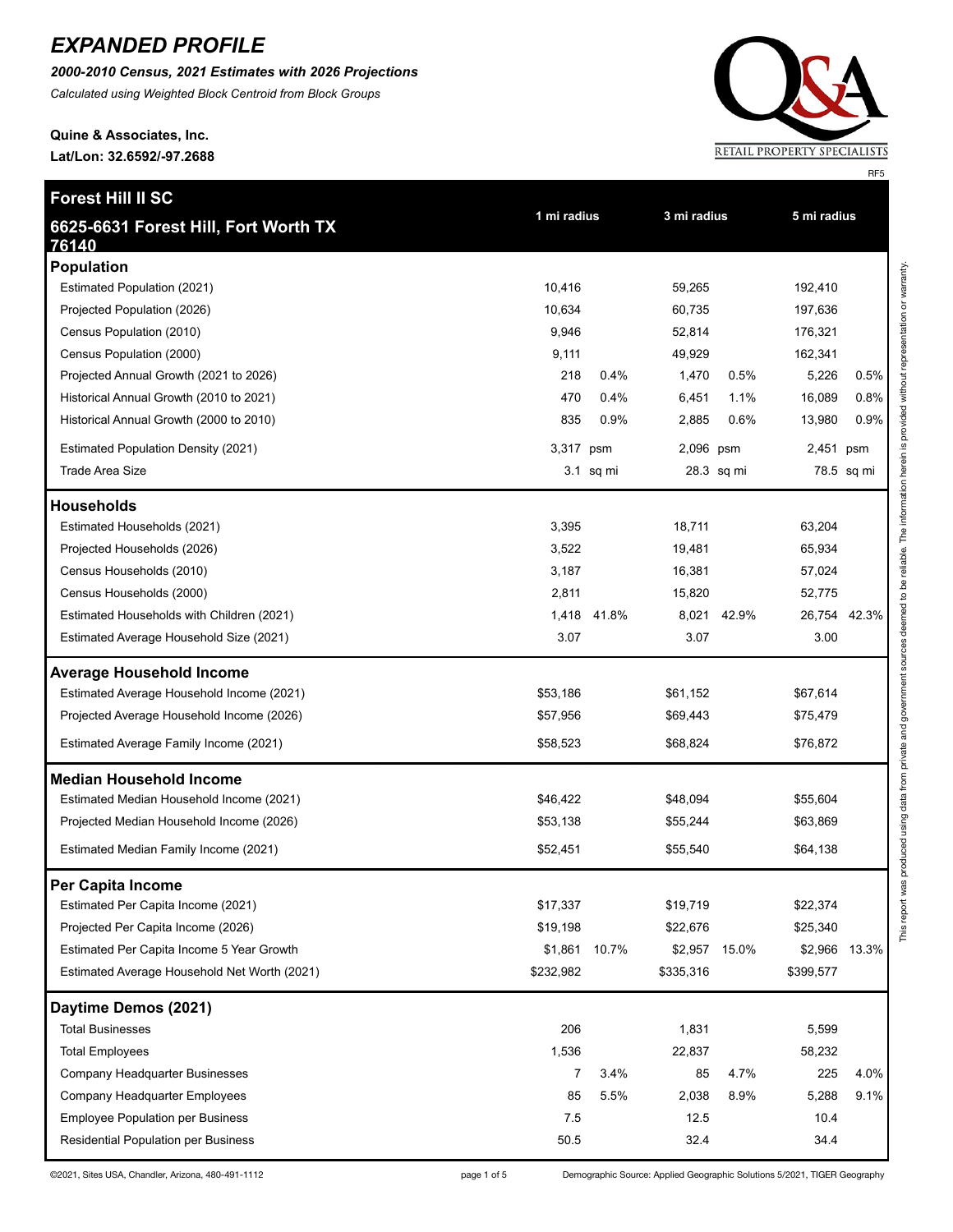*2000-2010 Census, 2021 Estimates with 2026 Projections*

*Calculated using Weighted Block Centroid from Block Groups*

**Quine & Associates, Inc. Lat/Lon: 32.6592/-97.2688**



©2021, Sites USA, Chandler, Arizona, 480-491-1112 page 2 of 5 Demographic Source: Applied Geographic Solutions 5/2021, TIGER Geography

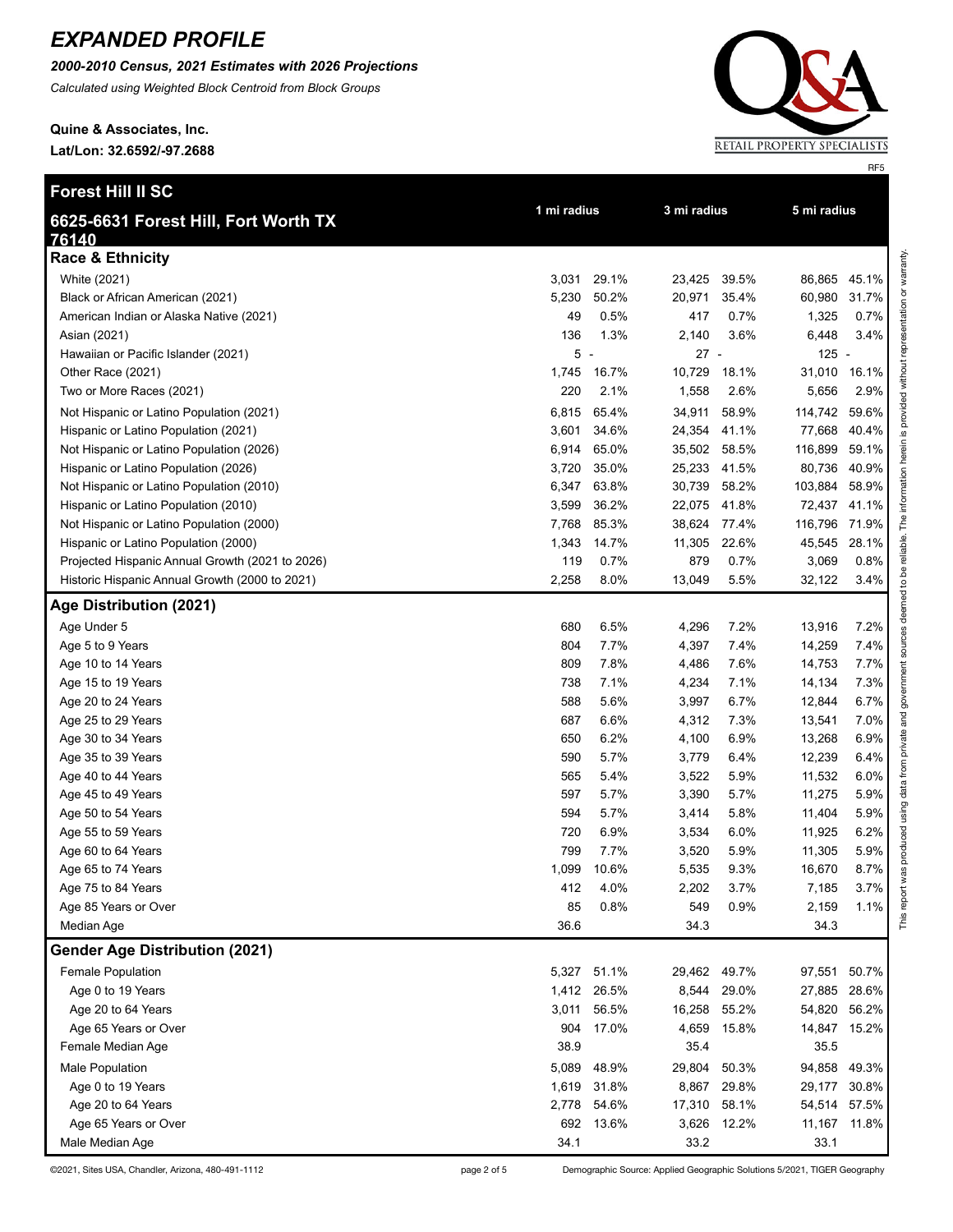*2000-2010 Census, 2021 Estimates with 2026 Projections*

*Calculated using Weighted Block Centroid from Block Groups*

**Quine & Associates, Inc. Lat/Lon: 32.6592/-97.2688**



©2021, Sites USA, Chandler, Arizona, 480-491-1112 page 3 of 5 Demographic Source: Applied Geographic Solutions 5/2021, TIGER Geography

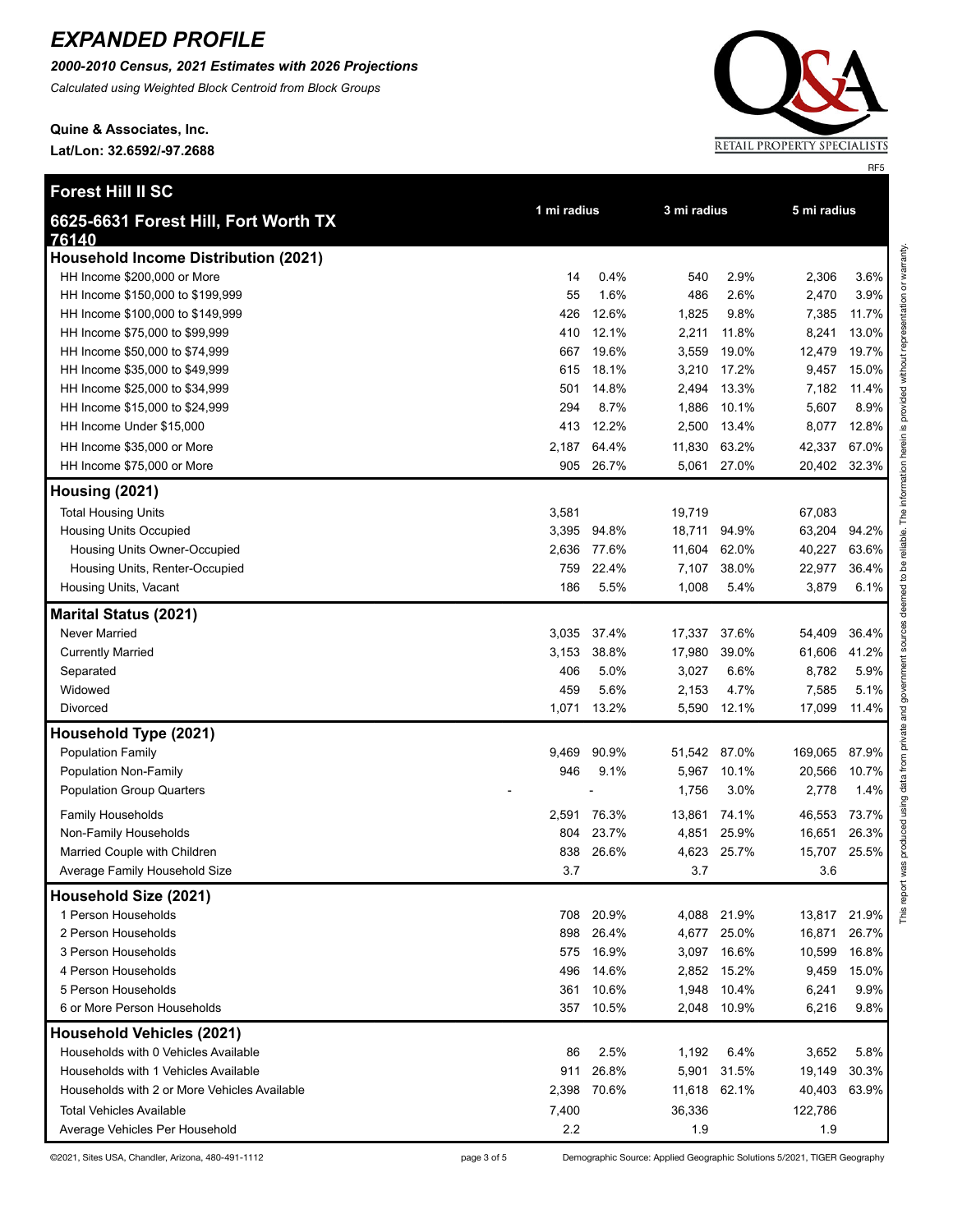*2000-2010 Census, 2021 Estimates with 2026 Projections*

*Calculated using Weighted Block Centroid from Block Groups*

**Quine & Associates, Inc.**

**Lat/Lon: 32.6592/-97.2688**

| Forest Hill II SC                               |                       |             |                                   |               |                          |               |
|-------------------------------------------------|-----------------------|-------------|-----------------------------------|---------------|--------------------------|---------------|
| 6625-6631 Forest Hill, Fort Worth TX            | 1 mi radius           |             | 3 mi radius                       |               | 5 mi radius              |               |
| 76140<br>Labor Force (2021)                     |                       |             |                                   |               |                          |               |
| Estimated Labor Population Age 16 Years or Over | 7,971                 |             | 45,275                            |               | 146,672                  |               |
| <b>Estimated Civilian Employed</b>              | 4,323                 | 54.2%       | 24,577                            | 54.3%         | 83,578                   | 57.0%         |
| <b>Estimated Civilian Unemployed</b>            | 313                   | 3.9%        | 1,898                             | 4.2%          | 6,341                    | 4.3%          |
| <b>Estimated in Armed Forces</b>                |                       | ÷,          | 48                                | 0.1%          | 184                      | 0.1%          |
| <b>Estimated Not in Labor Force</b>             |                       | 3,334 41.8% | 18,751                            | 41.4%         | 56,569                   | 38.6%         |
| <b>Unemployment Rate</b>                        | 3.9%                  |             | 4.2%                              |               | 4.3%                     |               |
| Occupation (2021)                               |                       |             |                                   |               |                          |               |
| Occupation: Population Age 16 Years or Over     | 4,323                 |             | 24,577                            |               | 83,578                   |               |
| Management, Business, Financial Operations      | 370                   | 8.6%        | 2,308                             | 9.4%          | 9,121                    | 10.9%         |
| Professional, Related                           | 487                   | 11.3%       | 3,441                             | 14.0%         | 13,488                   | 16.1%         |
| Service                                         | 711                   | 16.4%       | 4,211                             | 17.1%         | 14,802                   | 17.7%         |
| Sales, Office                                   | 836                   | 19.3%       | 4,709                             | 19.2%         | 17,021                   | 20.4%         |
| Farming, Fishing, Forestry                      |                       |             | 86                                | 0.3%          | 124                      | 0.1%          |
| Construct, Extraction, Maintenance              | 780                   | 18.0%       | 4,398                             | 17.9%         | 12,785                   | 15.3%         |
| Production, Transport Material Moving           | 1,140                 | 26.4%       | 5,425                             | 22.1%         | 16,238                   | 19.4%         |
| <b>White Collar Workers</b>                     | 1,693                 | 39.2%       | 10,458                            | 42.5%         | 39,629                   | 47.4%         |
| <b>Blue Collar Workers</b>                      |                       | 2,630 60.8% | 14,120 57.5%                      |               | 43,949                   | 52.6%         |
| <b>Consumer Expenditure (2021)</b>              |                       |             |                                   |               |                          |               |
| <b>Total Household Expenditure</b>              | \$154.75 M            |             | \$928.39 M                        |               | \$3.36 B                 |               |
| <b>Total Non-Retail Expenditure</b>             | \$81.05 M             |             | 52.4% \$488.59 M                  |               | 52.6% \$1.77 B           | 52.6%         |
| <b>Total Retail Expenditure</b>                 | \$73.69 M             |             | 47.6% \$439.79 M                  |               | 47.4% \$1.59 B           | 47.4%         |
| Apparel                                         | \$5.36 M              |             | 3.5% \$32.55 M                    |               | 3.5% \$118.28 M          | 3.5%          |
| Contributions                                   | \$4.7 M               |             | 3.0% \$28.7 M                     |               | 3.1% \$105.13 M          | 3.1%          |
| Education                                       | \$3.99 M              |             | 2.6% \$25.7 M                     |               | 2.8% \$94.99 M           | 2.8%          |
| Entertainment                                   | \$8.52 M              |             | 5.5% \$51.3 M                     |               | 5.5% \$187.39 M          | 5.6%          |
| Food and Beverages                              | \$23.25 M             |             | 15.0% \$138.89 M                  |               | 15.0% \$501.81 M         | 14.9%         |
| Furnishings and Equipment                       | \$5.29 M              |             | 3.4% \$31.83 M                    |               | 3.4% \$116.33 M          | 3.5%          |
| Gifts                                           | \$3.42 M              |             | 2.2% \$21.3 M                     |               | 2.3% \$78.24 M           | 2.3%          |
| <b>Health Care</b>                              | \$13.57 M             |             | 8.8% \$79.75 M                    |               | 8.6% \$287.49 M          | 8.5%          |
| <b>Household Operations</b>                     | \$5.95 M              |             | 3.8% \$35.86 M                    |               | 3.9% \$130.3 M           | 3.9%          |
| Miscellaneous Expenses                          | \$2.89 M              |             | 1.9% \$17.33 M                    | 1.9%          | \$62.95 M                | 1.9%          |
| Personal Care                                   | \$2.07 M              |             | 1.3% \$12.4 M                     |               | 1.3% \$45 M              | 1.3%          |
| Personal Insurance                              | \$1.02 M              |             | 0.7% \$6.17 M                     |               | 0.7% \$22.75 M           | 0.7%          |
| Reading                                         | \$330.95 K            |             | 0.2% \$1.99 M                     |               | 0.2% \$7.21 M            | 0.2%          |
| Shelter                                         | \$32.54 M             |             | 21.0% \$196.7 M                   |               | 21.2% \$711.28 M         | 21.1%         |
| Tobacco                                         | \$1.08 M              |             | 0.7% \$6.27 M                     |               | 0.7% \$22.03 M           | 0.7%          |
| Transportation<br><b>Utilities</b>              | \$28.57 M<br>\$12.2 M |             | 18.5% \$169.85 M<br>7.9% \$71.8 M | 18.3%<br>7.7% | \$616.82 M<br>\$256.79 M | 18.3%<br>7.6% |
|                                                 |                       |             |                                   |               |                          |               |
| <b>Educational Attainment (2021)</b>            |                       |             |                                   |               |                          |               |
| Adult Population Age 25 Years or Over           | 6,797                 |             | 37,857                            |               | 122,504                  |               |
| Elementary (Grade Level 0 to 8)                 | 850                   | 12.5%       | 5,511                             | 14.6%         | 16,328                   | 13.3%         |
| Some High School (Grade Level 9 to 11)          | 816                   | 12.0%       | 4,950                             | 13.1%         | 16,140                   | 13.2%         |
| <b>High School Graduate</b>                     | 2,307                 | 33.9%       | 13,212                            | 34.9%         | 38,528                   | 31.5%         |
| Some College                                    | 1,422                 | 20.9%       | 7,289                             | 19.3%         | 23,252                   | 19.0%         |
| Associate Degree Only                           | 523                   | 7.7%        | 1,993                             | 5.3%          | 7,585                    | 6.2%          |
| <b>Bachelor Degree Only</b>                     | 597                   | 8.8%        | 3,187                             | 8.4%          | 13,470                   | 11.0%         |
| Graduate Degree                                 | 282                   | 4.1%        | 1,714                             | 4.5%          | 7,202                    | 5.9%          |

©2021, Sites USA, Chandler, Arizona, 480-491-1112 page 4 of 5 Demographic Source: Applied Geographic Solutions 5/2021, TIGER Geography